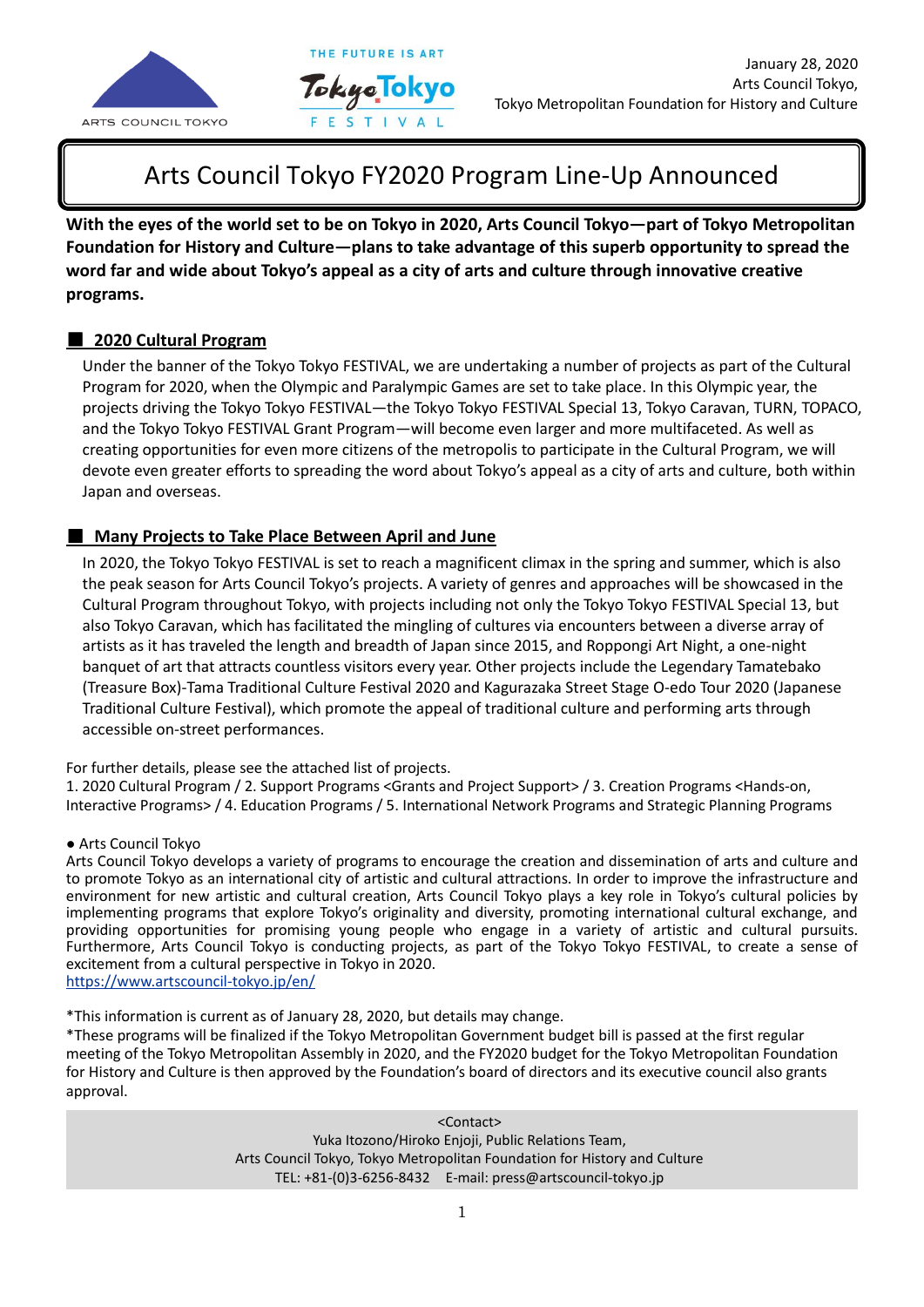**FY2020 Arts Council Tokyo Program Line-Up**

# <sup>1</sup> **2020 Cultural Program**

**We are holding the Tokyo Tokyo FESTIVAL to serve as the Cultural Program for 2020, when the Olympic and Paralympic Games are set to take place. Through the projects driving the Cultural Program—namely the Tokyo Tokyo FESTIVAL Special 13, Tokyo Caravan, TURN, and the Tokyo Tokyo FESTIVAL Grant Program—we will create opportunities for even more citizens of the metropolis to participate in the Cultural Program and will devote even greater efforts to spreading the word about Tokyo's appeal as a city of arts and culture, both within Japan and overseas.**

### ○ **Tokyo Tokyo FESTIVAL Special 13**

In partnership with Tokyo Metropolitan Government, we will organize these projects forming the Tokyo Tokyo FESTIVAL's core, which are the result of a public call for proposals that generated a wide range of innovative and creative projects, and projects in which large numbers of people can participate.

Selected from 2,436 submissions from across the globe, these 13 projects collectively known as the Tokyo Tokyo FESTIVAL

Special 13 began to be progressively rolled out in 2019, in the run-up to the Olympic and Paralympic Games.

[Location] Various locations throughout Tokyo

[Period] From September 2019 to September 2020 \*Program that has already finished is included.

| Project                       | Venue/Area       | Period (Scheduled) |
|-------------------------------|------------------|--------------------|
| <b>The Constant Gardeners</b> | <b>Ueno Park</b> | Summer             |

This project uses robotics to represent the history of Japanese culture and art seen in its Zen gardens, while reconstructing them with a global outlook. A robotic arm programmed with athletes' movements will create an everchanging Japanese garden. This installation staged in Ueno Park will blend robotics, Japanese gardening culture, and sport.

| Sumida River   Storm and Urge | Area around Sumida River | Spring: Monday, April 13 - Sunday, |
|-------------------------------|--------------------------|------------------------------------|
|                               |                          | April 19                           |
|                               |                          | Summer: Monday, August 17 -        |
|                               |                          | <b>Sunday, August 23</b>           |

This interactive music and art festival will use the Sumida River as a stage. Leading Japanese artists including Ei Wada, KOM I, and Shuta Hasunuma will gather here to stage installations, concerts, and a range of other performances in two week-long showcases, one in spring and the other in summer. Harking back to the splendor of the Edo period 200 years ago, this project will evoke the area's long history through performing arts and expressive activities, depicting the sight of a great maelstrom of people coming together.

|                                            | and Small Concert Hall, etc.                               | Sunday, April 19 |
|--------------------------------------------|------------------------------------------------------------|------------------|
| <b>World Performing Arts Festival 2020</b> | Hibiya Park Open-air Concert Hall   Saturday, April 18 and |                  |

This festival brings together intangible cultural heritage from across the globe. Gathering together traditional culture and performing arts that have been passed down the generations in various parts of the world, this project will seek to communicate the significance of cultural diversity and coexistence through person-to-person exchanges, helping to ensure that this heritage is passed on to future generations. Exponents of traditional performing arts from six countries worldwide (Indonesia, Estonia, Ethiopia, Tonga, Bhutan, and Honduras) will be invited to perform at this festival. Also invited will be performing arts practitioners from the Tohoku region prefectures of Iwate, Miyagi, and Fukushima, to amplify the festival's message concerning the value of intangible cultural heritage and highlight hopes for the Tohoku region's recovery in the wake of disaster.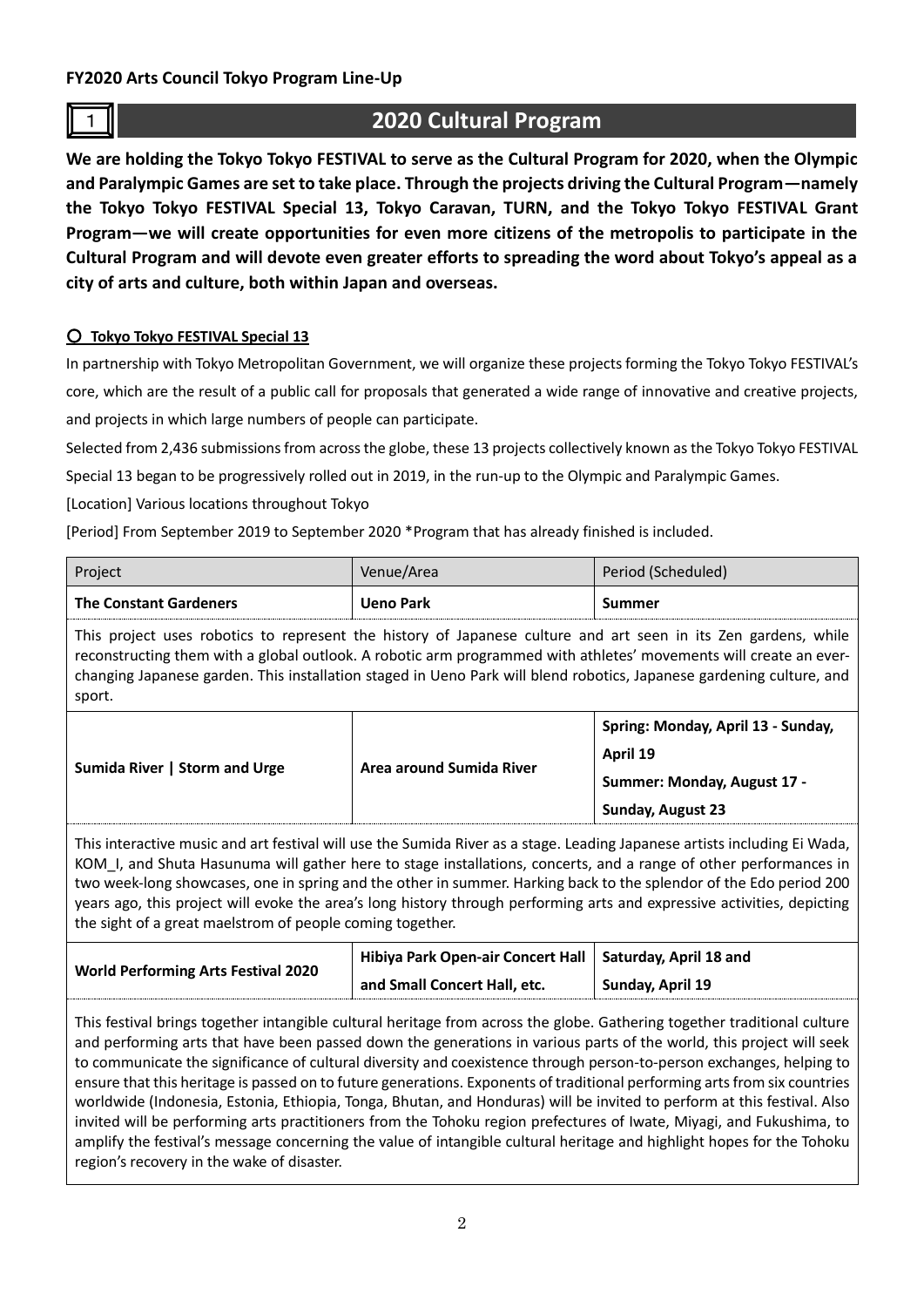| Project                                                                                                                                                                                                                                                                                                                                                                                                                                                                                                                                                                                                                                                                                                                                                                   | Venue/Area                                                                                 | Period (Scheduled)            |  |  |
|---------------------------------------------------------------------------------------------------------------------------------------------------------------------------------------------------------------------------------------------------------------------------------------------------------------------------------------------------------------------------------------------------------------------------------------------------------------------------------------------------------------------------------------------------------------------------------------------------------------------------------------------------------------------------------------------------------------------------------------------------------------------------|--------------------------------------------------------------------------------------------|-------------------------------|--|--|
|                                                                                                                                                                                                                                                                                                                                                                                                                                                                                                                                                                                                                                                                                                                                                                           | Tokyo wards, the Tama area and                                                             | Thursday, September 5, 2019 - |  |  |
| <b>DANCE TRUCK TOKYO</b>                                                                                                                                                                                                                                                                                                                                                                                                                                                                                                                                                                                                                                                                                                                                                  | the Tokyo islands                                                                          | August 2020                   |  |  |
| Dance Trucks—ordinary delivery trucks whose cargo spaces are used as a stage—will offer mobile dance performances<br>in 15 different locations in Tokyo's wards, the Tama area, and the Tokyo islands. Among the performers will be many<br>edgy artists from a range of fields. The trucks' tiny cargo spaces will metamorphose into a device that seamlessly blends<br>physical movement with light and sound, transforming the familiar urban landscape with performances that are also<br>tailored to the surrounding environment.                                                                                                                                                                                                                                    |                                                                                            |                               |  |  |
| <b>TOKYO SENTO Festival 2020</b>                                                                                                                                                                                                                                                                                                                                                                                                                                                                                                                                                                                                                                                                                                                                          | About 550 public bathhouses in<br>Tuesday, May 26 - Sunday,<br><b>Tokyo</b><br>September 6 |                               |  |  |
| Sento-public baths-have traditionally been a place for Japanese people to relax and strengthen their connections<br>with other members of their community. This art project seeks to tell the world about Japan's unique sento culture<br>and foster a sense of excitement about 2020 among as many people as possible. It will feature interactive events<br>involving a diverse array of Japan's leading artists, including manga and graphic artists, who will be creating the<br>coolest art to excite both body and mind in the capital's hottest settings! With Japan's traditional sento culture as the<br>backdrop, this festival will showcase the freshest voices in Japanese culture to the world and cultivate heartwarming<br>exchanges between individuals. |                                                                                            |                               |  |  |
| <b>TOKYO REAL UNDERGROUND</b>                                                                                                                                                                                                                                                                                                                                                                                                                                                                                                                                                                                                                                                                                                                                             | In Tokyo                                                                                   | <b>Around April - June</b>    |  |  |
| This experimental festival staged in Tokyo's underground spaces will explore the historical times and spaces of the<br>megalopolis that is Tokyo through a diverse and unpredictable program on the theme "underground." Centering on<br>Butoh, a form of dance theater born in postwar Japan that has subsequently spread across the globe, this<br>experimental performing arts festival will also reproduce in Tokyo's contemporary underground spaces the various<br>forms of expression that Butoh itself has influenced.                                                                                                                                                                                                                                            |                                                                                            |                               |  |  |
| Saturday, June 6 - Sunday,<br>Pavilion Tokyo 2020<br>In Tokyo                                                                                                                                                                                                                                                                                                                                                                                                                                                                                                                                                                                                                                                                                                             |                                                                                            |                               |  |  |
|                                                                                                                                                                                                                                                                                                                                                                                                                                                                                                                                                                                                                                                                                                                                                                           |                                                                                            | September 13                  |  |  |
| World-renowned Japanese architects and an artist will each design a one-of-a-kind pavilion showcasing the<br>architecture and art of the future to local citizens and Japanese and foreign tourists alike. The pavilions will be sited<br>within a 3 km radius of the New National Stadium and will be open to view throughout the event period. Map in<br>hand, visitors will be able to explore the different pavilions in the area, treating their outing either as a treasure hunt<br>or as a simple walk.                                                                                                                                                                                                                                                            |                                                                                            |                               |  |  |
| The Speed of Light                                                                                                                                                                                                                                                                                                                                                                                                                                                                                                                                                                                                                                                                                                                                                        | In Tokyo                                                                                   | <b>Around May - June</b>      |  |  |
| This theatrical project will see Argentinian theater and film director Marco Canale conducting research in Tokyo and<br>interviewing elderly people who live there, focusing on tales based on their memories and experiences, as well as the<br>history of Tokyo. Centering on a touring play in which the seniors themselves will actually appear and complemented<br>by short videos and documentary footage, the project will spotlight Tokyo from various angles and inspire audiences<br>to imagine the city's future.                                                                                                                                                                                                                                              |                                                                                            |                               |  |  |
| <b>After-school Diversity Dance</b>                                                                                                                                                                                                                                                                                                                                                                                                                                                                                                                                                                                                                                                                                                                                       | Minato City, Kunitachi City, Hinode<br>Town, etc.                                          | September 2019 - August 2020  |  |  |
| This project brings together three areas of Tokyo to create a new local cultural platform through dance. It will work<br>with the participating children to create an approach to dance based on multicultural coexistence, transcending<br>differences of age, gender, nationality, and physical ability. Based on workshops led by top producers and dancers<br>including Kikunojo Onoe, Koharu Sugawara, and Osamu Jareo, as well as various people from the world of dance in the<br>communities concerned, the children will choreograph their own performances and, through this, learn the joy of<br>creating something themselves.                                                                                                                                |                                                                                            |                               |  |  |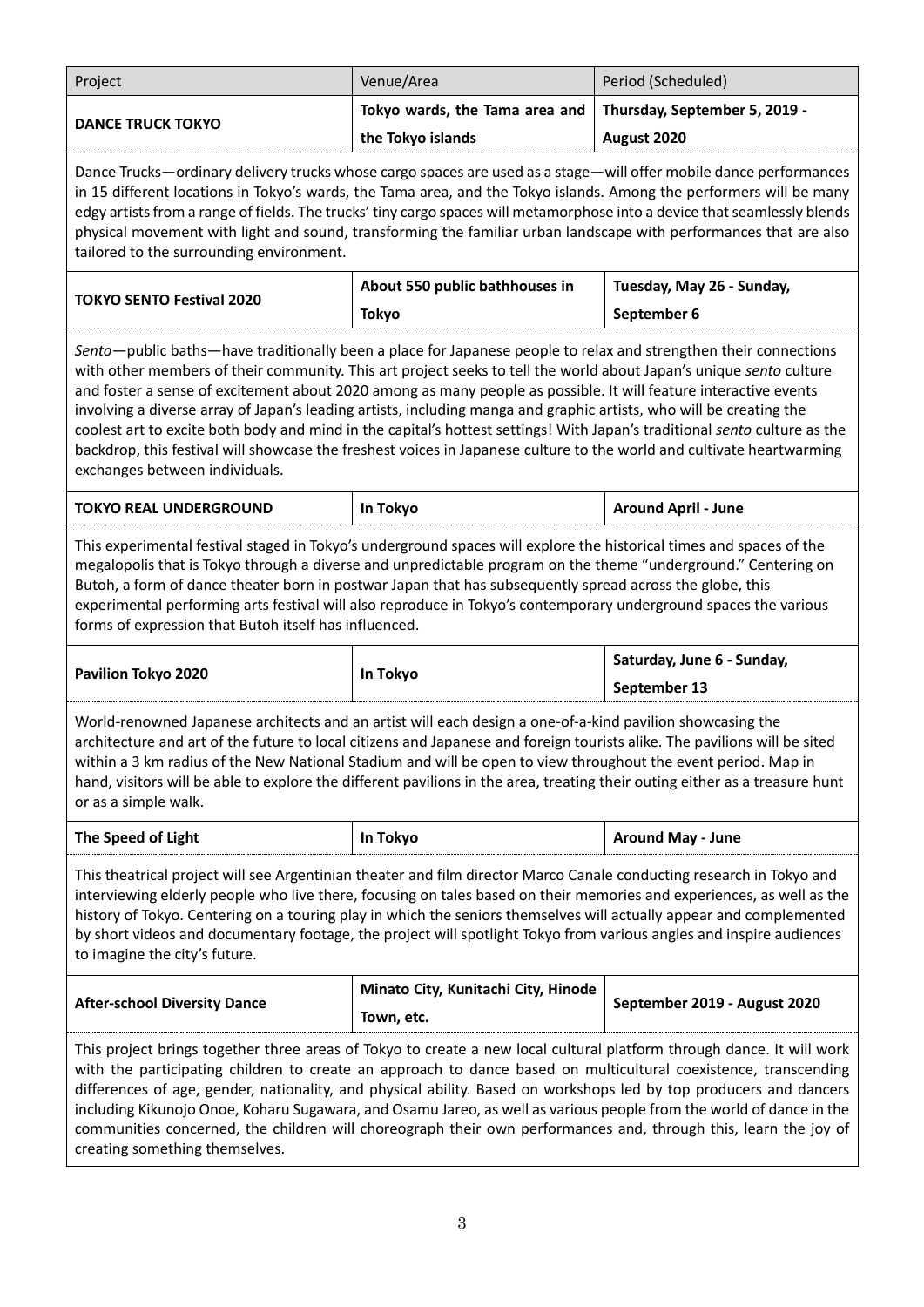| Project                                                                                                                                                                                                                                                                                                                                                                                                                                                                                                                                                                                                             | Venue/Area                                                                           | Period (Scheduled)                       |  |
|---------------------------------------------------------------------------------------------------------------------------------------------------------------------------------------------------------------------------------------------------------------------------------------------------------------------------------------------------------------------------------------------------------------------------------------------------------------------------------------------------------------------------------------------------------------------------------------------------------------------|--------------------------------------------------------------------------------------|------------------------------------------|--|
| <b>Masayume</b>                                                                                                                                                                                                                                                                                                                                                                                                                                                                                                                                                                                                     | In Tokyo                                                                             | Summer                                   |  |
| This art project by contemporary art team [mé] will see a face chosen from among submissions from people across the<br>globe floating high in the sky above Tokyo. The Open Call / Face Collecting Workshop between March and June 2019<br>attracted entries from more than 1,400 people worldwide. In June, a total of 3,400 people attended or watched via<br>live stream the Face Meeting, which was held to choose the face and took the form of an open discussion. The face<br>chosen will be created in 3D form and raised high into the Tokyo sky in summer 2020.                                           |                                                                                      |                                          |  |
| <b>Museum of Contemporary Art</b><br>Exhibition of MANGA "What if Tokyo"<br><b>Tokyo</b>                                                                                                                                                                                                                                                                                                                                                                                                                                                                                                                            |                                                                                      | Summer                                   |  |
| This exhibition on the theme will showcase the diverse, hitherto-unseen visions for Tokyo depicted by leading<br>contemporary Japanese manga artists, based on the theme "What if Tokyo."                                                                                                                                                                                                                                                                                                                                                                                                                           |                                                                                      |                                          |  |
| <b>Light and Sound Installation "Coded</b><br>Field"                                                                                                                                                                                                                                                                                                                                                                                                                                                                                                                                                                | Zojoji Buddhist Temple, Minato<br>City Shiba Park, Metropolitan<br><b>Shiba Park</b> | Saturday, November 16, 2019<br>*Finished |  |
| This project saw Zojoji Temple's architectural data and topographic data analyzed by means of programming (coded)<br>to generate a virtual space (field) embedded with information for transformation into light and sound. Using special<br>balloon-like devices developed by Rhizomatiks, this invisible information was translated into light and sound in real<br>space, creating a large-scale interactive installation that was simultaneously enjoyed by many people. There were also<br>contemporary dance performances tailored to the light and sound. In 2020, the report of the event will be released. |                                                                                      |                                          |  |
| <b>Secret Program</b>                                                                                                                                                                                                                                                                                                                                                                                                                                                                                                                                                                                               | In Tokyo                                                                             | To be announced                          |  |
| To be announced.                                                                                                                                                                                                                                                                                                                                                                                                                                                                                                                                                                                                    |                                                                                      |                                          |  |

### ○ **Tokyo Caravan**

Conceived by playwright, director, and actor Hideki Noda, this is a cultural movement based on the concept of engendering new forms of expression through the mingling of cultures brought about by encounters between a diverse array of artists. Starting in the Komazawa district of Tokyo in 2015, it has delivered genre-transcending performances in Rio de Janeiro, the Tohoku region (Sendai and Soma), Roppongi, Kyoto (Kameoka and Nijo Castle), Hachioji, Kumamoto, Toyota, Kochi, Akita, Iwaki, Saitama, Toyama, Okayama, and Hokkaido. In 2020, this project will welcome both established artists and up-and-coming figures brimming with fresh talent and the vigor of youth to create and present performances that will serve as the culmination of the six years of creative activity that have been undertaken since Tokyo Caravan's inception as a Leading Project.

[Venue/Area] Yoyogi Park

[Period] Saturday, May 23 and Sunday, May 24

### ○ **TURN**

With artist Katsuhiko Hibino as director, the art project TURN creates artistic expression in the form of interaction through encounters between diverse people, transcending differences in background and customs, including disability, age, gender, nationality, and living environment. In the TURN Interactive Program, artists make repeated visits to spend time with welfare facility users and people requiring social support, in order to interact and undertake collaborative activities with them. TURN LAND, meanwhile, creates community venues for TURN activities to be put into daily practice. TURN Meeting and TURN FES are held to spread the word more widely about the significance of these initiatives. 2020 will see this project mark the culmination of six years of creative activity that have been undertaken since TURN's inception as a Leading Project and raise the curtain on the future with an even bigger TURN FES, which will take place at several venues in collaboration with artists from Japan and overseas, and a diverse array of facilities and organizations.

[Venue/Area] Various locations throughout Tokyo, Tokyo Metropolitan Art Museum, Tokyo University of the Arts, etc. [Period] Throughout the year (TURN FES takes place in the summer)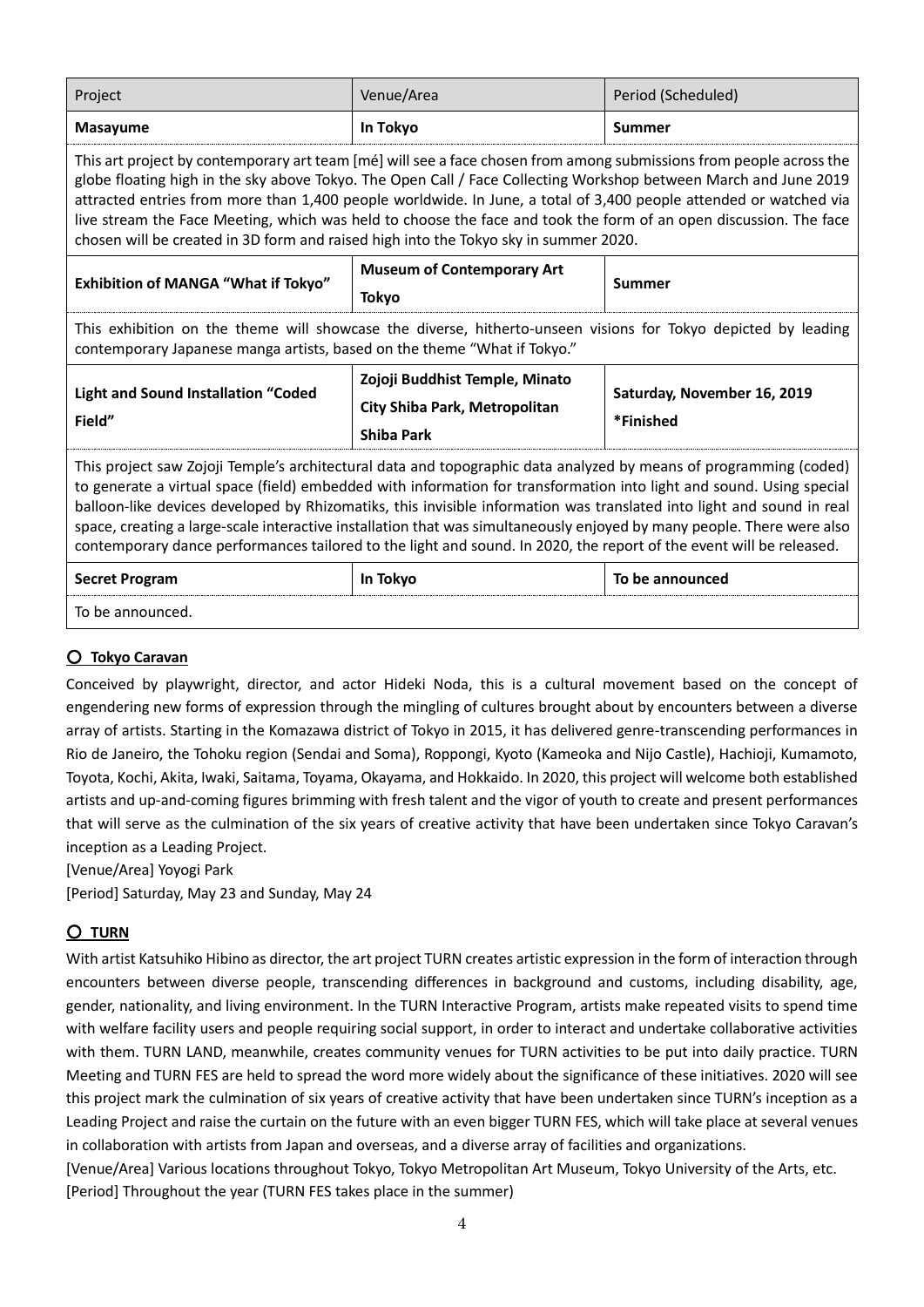### ○ **TOPACO (Tomin Performer's Corner)**

This program will see companies open up space in their office buildings and elsewhere to create opportunities for the people of Tokyo to present their artistic and cultural activities to a wider audience. The objective is to enable a variety of people to participate in the Cultural Program and to allow the Cultural Program to transcend the constraints of conventional frameworks and venues. We also aim to evoke an interest in the Cultural Program among a wider range of people, including those at the companies providing a venue.

[Location] Various locations throughout Tokyo

[Period] From spring to September

#### ○ **Tokyo Tokyo FESTIVAL Grant Program**

In accordance with the spirit of the Cultural Program led by the Tokyo Metropolitan Government, we will implement a grant program aimed at ensuring that even more people can participate in the Cultural Program in 2020. We will select projects in the four categories listed below.

[Location] Various locations throughout Tokyo

[Implementation Period for Funded Projects] to September 6, 2020

| Category                            | Outline                                                                           |
|-------------------------------------|-----------------------------------------------------------------------------------|
|                                     | We will support topical, festive arts and culture projects of a certain scale     |
| Symbolic Projects Setting the Flag  | undertaken by private sector companies, arts groups, and a diverse array of       |
| of Tokyo Tokyo FESTIVAL             | other sectors, along with projects that will create a legacy beyond 2020.         |
| Citizen-Led Cultural Activities     | We will support grass-root, independent artistic and cultural activities by       |
|                                     | citizens of the metropolis.                                                       |
|                                     | We will support activities that lead to the creation of new art by artists and    |
|                                     | others from different countries, providing citizens of the metropolis with        |
| Overseas Artistic Creation in Tokyo | opportunities to encounter diverse forms of artistic expression, while seeking to |
|                                     | ensure that Tokyo becomes an attractive hub for international creative            |
|                                     | activities.                                                                       |
| Projects Offering Visions for the   | We will support projects that take on the challenge of creating new forms of      |
| Future                              | expression by blending art with science.                                          |

\*This grant program implemented since FY2016 will end in FY2020. We are no longer seeking applications for grants.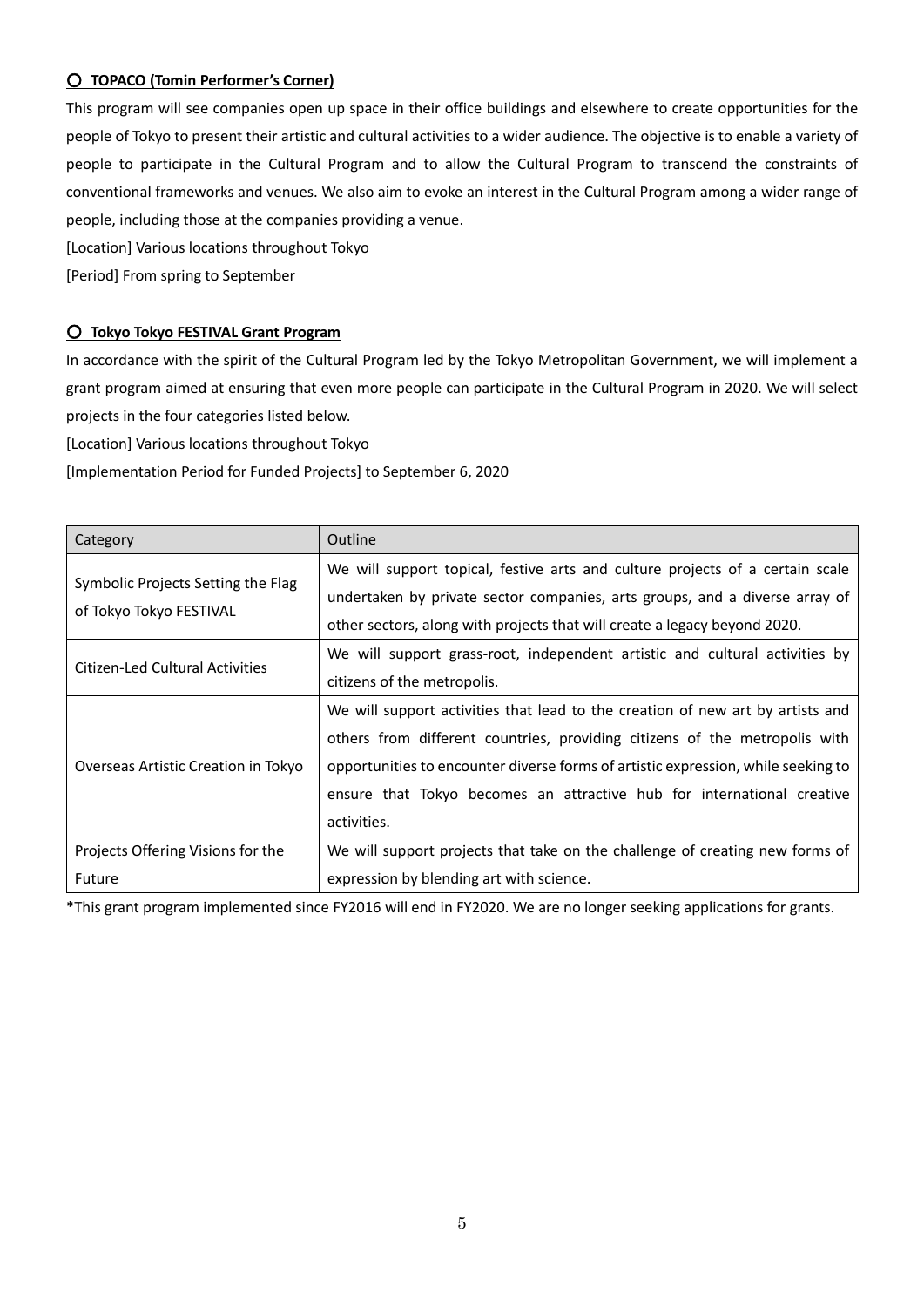# <sup>2</sup> **Support Programs <Grants and Project Support>**

**We provide support for creative activities able to represent Tokyo's arts and culture nationally and internationally, and for artistic activities that promote the culture of each community and tackle various social and urban issues.**

| Program                                                                                                                                      | Outline                                                                                                                                                                                                                                                                                                                                                                                                                                                                                                                                                                                                                                                                                                                                                                                                                                                                                                                                                                                                                                                                                                                   |
|----------------------------------------------------------------------------------------------------------------------------------------------|---------------------------------------------------------------------------------------------------------------------------------------------------------------------------------------------------------------------------------------------------------------------------------------------------------------------------------------------------------------------------------------------------------------------------------------------------------------------------------------------------------------------------------------------------------------------------------------------------------------------------------------------------------------------------------------------------------------------------------------------------------------------------------------------------------------------------------------------------------------------------------------------------------------------------------------------------------------------------------------------------------------------------------------------------------------------------------------------------------------------------|
| (1) Arts Council Tokyo Grant<br>Program [Single Grant Program<br>(public call for applications twice<br>a year), Long Term Grant<br>Program] | To support both diverse creative activities that help to enhance Tokyo's appeal<br>as a city and the people who lead those activities, ACT offers grants to Tokyo-<br>based artists and artistic groups to cover part of the cost of their activities.<br>Under the Single Grant Program, we provide support for performances,<br>exhibitions, art projects, and other creative activities in Tokyo, as well as<br>supporting international artistic exchange activities undertaken within Tokyo or<br>overseas, and activities across all artistic fields that tackle issues affecting the<br>artistic and creative environment.<br>Under the Long Term Grant Program, we encourage creative activities by<br>supporting not only the presentation of works, but also the process of creating<br>them, and provide two or three years of financial support to assist arts<br>organizations in stepping up their activities to the next level. We also provide<br>financial assistance for broader-perspective activities covering the field as a<br>whole, tackling challenges in the artistic and creative environment. |
| (2) Regional Grant Program<br>(public call for applications three<br>times a year)                                                           | This program provides partial financial support for the activities of Tokyo-based<br>arts organizations and societies dedicated to preserving and passing on<br>traditional culture. Through this program, we support performances that help to<br>promote the culture of each community by tapping intangible folk cultural<br>property in each area of Tokyo and projects that utilize cultural resources in<br>specific communities to spread the word about each community's appeal both<br>within Japan and overseas.                                                                                                                                                                                                                                                                                                                                                                                                                                                                                                                                                                                                |
| (3) Social Grant Program (public<br>call for applications twice a year)                                                                      | This program provides financial support to Tokyo-based arts organizations,<br>welfare organizations, and NPOs for artistic activities that involve people from<br>various social environments working together and demonstrating their creativity<br>while respecting each other's individuality, and activities that tap into the<br>distinctive features of art and culture to tackle various social and urban issues. We<br>support pioneering activities that posit new significance for art and culture in<br>society and promote approaches to art that are open to everyone.                                                                                                                                                                                                                                                                                                                                                                                                                                                                                                                                       |

[Location] Various locations throughout Tokyo or overseas

[Period]

(1) Arts Council Tokyo Grant Program

Single Grant Program

Term 1: From July 1, 2020 to June 30, 2021

Term 2: From January 1, 2021 to December 31, 2021

Long Term Grant Program

From April 1, 2020 to June 30, 2022 (two-year projects)

From April 1, 2020 to June 30, 2023 (three-year projects)

(2) Regional Grant Program

From April 1, 2020 to March 31, 2021

(3) Social Grant Program

Term 1: From July 1, 2020 to June 30, 2021

Term 2: From January 1, 2021 to December 31, 2021

 $\overline{2}$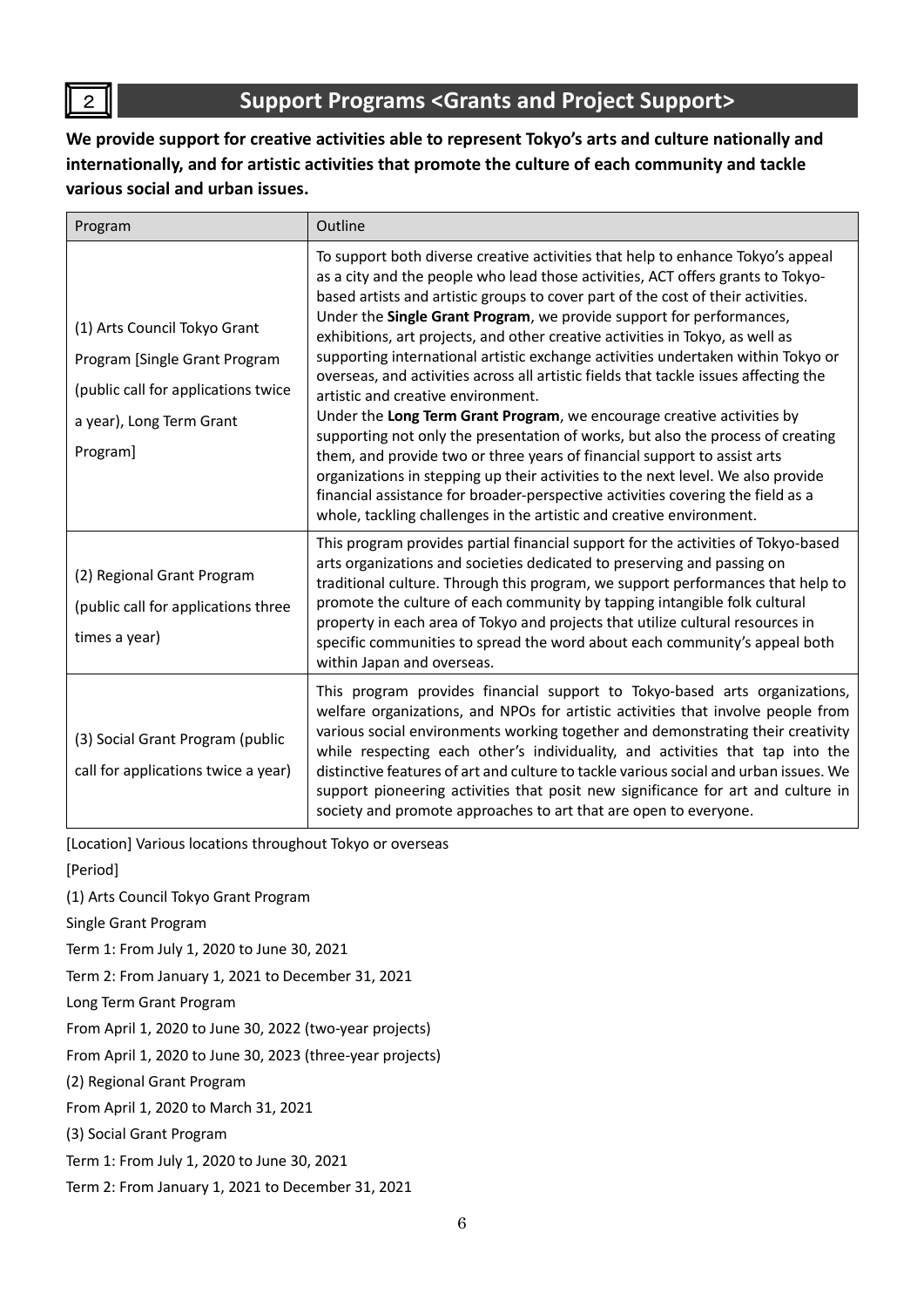### <sup>3</sup> **Creation Programs <Hands-on, Interactive Programs>**

**This project is implemented in partnership with artistic and cultural groups and art-focused nonprofit organizations. By forming culture creation hubs and providing hands-on, interactive programs for children and young people, among others, we will develop an environment in which as many people as possible can independently get involved in creative activities in the field of culture and the arts. In addition, we will create new Tokyo cultures and promote them worldwide through festivals in a wide range of fields, including traditional culture and performing arts, music, fine art and film, and theater. To ensure that the cultural legacy is sustained beyond 2020, we aim to turn Tokyo into a metropolis brimming with cultural appeal.**

### ○ **Organizing Festivals and Hands-on, Interactive Programs**

We enhance and publicize artistic and cultural creation activities and seek to pass them on to the next generation through hands-on, interactive programs for children, young people, and foreign nationals, as well as through festivals in a wide range of fields, including traditional culture and performing arts, music, fine art and film, theater, and dance.

### 【**Festival**】

—<br>—

| Program/Project                                                                                                                                                                                                                                                                                                                                                                                                 |                                                                                                                                                                                                                                                                                                                                                                                                                                                                                                                                                                                                                                                                                                                                                                                                                            | Venue/Area                       | Period (Scheduled)                           |
|-----------------------------------------------------------------------------------------------------------------------------------------------------------------------------------------------------------------------------------------------------------------------------------------------------------------------------------------------------------------------------------------------------------------|----------------------------------------------------------------------------------------------------------------------------------------------------------------------------------------------------------------------------------------------------------------------------------------------------------------------------------------------------------------------------------------------------------------------------------------------------------------------------------------------------------------------------------------------------------------------------------------------------------------------------------------------------------------------------------------------------------------------------------------------------------------------------------------------------------------------------|----------------------------------|----------------------------------------------|
|                                                                                                                                                                                                                                                                                                                                                                                                                 | Kagurazaka Street Stage O-edo Tour<br>2020 (Japanese Traditional Culture<br>Festival)                                                                                                                                                                                                                                                                                                                                                                                                                                                                                                                                                                                                                                                                                                                                      | Kagurazaka area                  | Saturday, May 9 and Sunday,<br><b>May 10</b> |
|                                                                                                                                                                                                                                                                                                                                                                                                                 | We will hold sophisticated and stylish live performances of traditional performing arts at Bishamonten<br>Zenkoku-ji Temple, Akagi-jinja Shrine, Kagurazaka-dori street, and the stone-paved alleys of the<br>Kagurazaka district, where the traditional blends with the modern. There will also be the chance to try<br>traditional Japanese parlor games (ozashiki-asobi) with members of the local geisha community and take<br>part in a "stamp rally" contest (in which visitors collect stamps at various locations to win prizes). This<br>two-day program offers everyone—including people from other countries and the younger generation—<br>enjoyable and accessible encounters with Japan's traditional culture and performing arts, along with<br>opportunities to experience the charm of this neighborhood. |                                  |                                              |
|                                                                                                                                                                                                                                                                                                                                                                                                                 | <b>National Theatre Co-production</b>                                                                                                                                                                                                                                                                                                                                                                                                                                                                                                                                                                                                                                                                                                                                                                                      | <b>National Theatre</b>          | Saturday, May 23 and<br>Sunday, May 24       |
|                                                                                                                                                                                                                                                                                                                                                                                                                 | Program                                                                                                                                                                                                                                                                                                                                                                                                                                                                                                                                                                                                                                                                                                                                                                                                                    | (Large Theatre)                  | Saturday, August 1 and<br>Sunday, August 2   |
| Traditional Culture and Performing Arts                                                                                                                                                                                                                                                                                                                                                                         | This program aims to promote the appeal of Japan's traditional performing arts and culture to a wider<br>audience by organizing performances of traditional arts based on a new perspective that incorporates<br>modern elements.                                                                                                                                                                                                                                                                                                                                                                                                                                                                                                                                                                                          |                                  |                                              |
|                                                                                                                                                                                                                                                                                                                                                                                                                 |                                                                                                                                                                                                                                                                                                                                                                                                                                                                                                                                                                                                                                                                                                                                                                                                                            | <b>Near the North Exit of JR</b> |                                              |
|                                                                                                                                                                                                                                                                                                                                                                                                                 | Legendary Tamatebako (Treasure                                                                                                                                                                                                                                                                                                                                                                                                                                                                                                                                                                                                                                                                                                                                                                                             | <b>Hachioji Station</b>          | Saturday, May 30 and Sunday,                 |
|                                                                                                                                                                                                                                                                                                                                                                                                                 | <b>Box) - Tama Traditional Culture</b>                                                                                                                                                                                                                                                                                                                                                                                                                                                                                                                                                                                                                                                                                                                                                                                     | (Nishihoshasen-U-road Ave.,      | <b>May 31</b>                                |
|                                                                                                                                                                                                                                                                                                                                                                                                                 | <b>Festival 2020</b>                                                                                                                                                                                                                                                                                                                                                                                                                                                                                                                                                                                                                                                                                                                                                                                                       | Misakicho Park, Nakacho Park,    |                                              |
|                                                                                                                                                                                                                                                                                                                                                                                                                 |                                                                                                                                                                                                                                                                                                                                                                                                                                                                                                                                                                                                                                                                                                                                                                                                                            | Yokoyamacho Park), Icho Hall     |                                              |
| Making the most of the cultural resources of Tama region including Hachioji City, this festival promotes<br>the appeal of traditional culture and performing arts. It features a diverse lineup, including outdoor stage<br>performances and interactive experiences, to ensure that there is something that can be enjoyed by<br>everyone, even those unfamiliar with traditional culture and performing arts. |                                                                                                                                                                                                                                                                                                                                                                                                                                                                                                                                                                                                                                                                                                                                                                                                                            |                                  |                                              |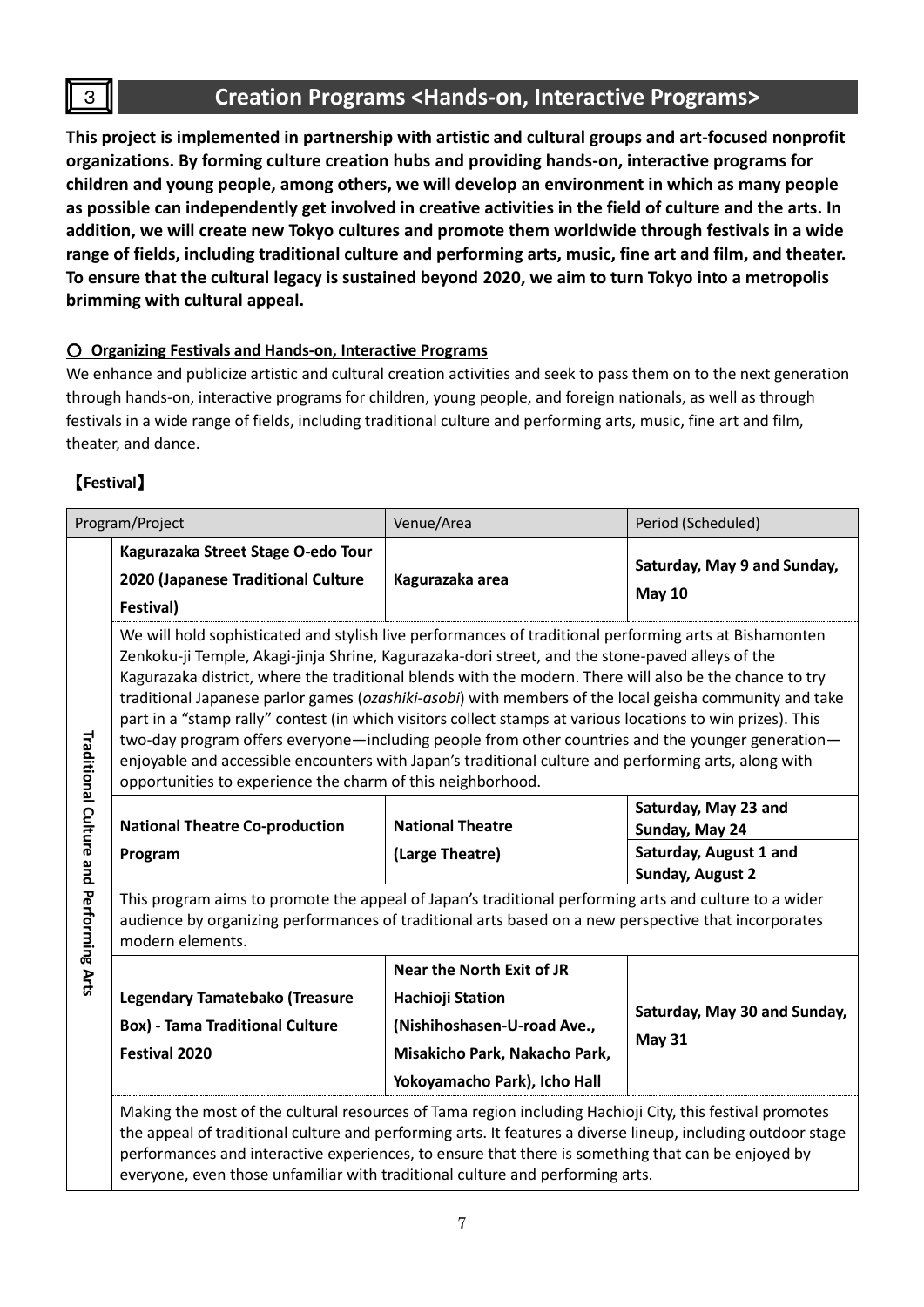| Program/Project                         |                                                                                                                                                                                                                                                                                                                                                                                                                                                                                                                                                                                                                                                                                                                      | Venue/Area                                                     | Period (Scheduled)         |  |
|-----------------------------------------|----------------------------------------------------------------------------------------------------------------------------------------------------------------------------------------------------------------------------------------------------------------------------------------------------------------------------------------------------------------------------------------------------------------------------------------------------------------------------------------------------------------------------------------------------------------------------------------------------------------------------------------------------------------------------------------------------------------------|----------------------------------------------------------------|----------------------------|--|
|                                         | <b>Oedo Vaudeville Show and</b>                                                                                                                                                                                                                                                                                                                                                                                                                                                                                                                                                                                                                                                                                      | <b>Venues throughout Tokyo</b>                                 | One day in June            |  |
|                                         | <b>Traditional Geisha Dances X</b>                                                                                                                                                                                                                                                                                                                                                                                                                                                                                                                                                                                                                                                                                   |                                                                |                            |  |
|                                         | This program of traditional entertainments provides the chance to enjoy both yose vaudeville, which<br>flourished amid the merchant culture of Edo, and the traditional performing arts of the geisha world. The<br>first part features a number of yose performances, primarily rakugo comic storytelling, while the second<br>presents dance and music performances by geisha from Tokyo's six geisha districts (Shimbashi, Akasaka,<br>Asakusa, Kagurazaka, Yoshicho and Mukojima), along with performances by the professional jesters<br>called hokan. We hope that the audience will enjoy this traditional performing arts show conjuring up the<br>spirit of Edo in modern-day Tokyo.                        |                                                                |                            |  |
|                                         | <b>Traditional Arts Promotion</b>                                                                                                                                                                                                                                                                                                                                                                                                                                                                                                                                                                                                                                                                                    |                                                                |                            |  |
|                                         | <b>Performances</b>                                                                                                                                                                                                                                                                                                                                                                                                                                                                                                                                                                                                                                                                                                  | <b>Venues throughout Tokyo</b>                                 | One day in August          |  |
| Traditional Culture and Performing Arts | These accessible performances of authentic traditional arts are aimed at broadening the appeal of<br>Japanese traditional culture and arts for those who are unfamiliar with them, such as young people and<br>non-Japanese.                                                                                                                                                                                                                                                                                                                                                                                                                                                                                         |                                                                |                            |  |
|                                         |                                                                                                                                                                                                                                                                                                                                                                                                                                                                                                                                                                                                                                                                                                                      | Edo-Tokyo Open Air                                             | Two days in September or   |  |
|                                         | <b>Tokyo Grand Tea Ceremony 2020</b>                                                                                                                                                                                                                                                                                                                                                                                                                                                                                                                                                                                                                                                                                 | <b>Architectural Museum</b>                                    | <b>October</b>             |  |
|                                         |                                                                                                                                                                                                                                                                                                                                                                                                                                                                                                                                                                                                                                                                                                                      | Hama-rikyu Gardens                                             | Two days in October        |  |
|                                         | In an open-air museum and one of Tokyo's most notable gardens, we will hold large-scale tea gatherings<br>that bring together a number of tea schools to spread the word about tea culture and the Edo-Tokyo<br>culture that nurtured it to people both within Japan and overseas. As well as conventional indoor tea<br>ceremony settings, outdoor nodate settings, tea ceremony workshops for beginners, and tea gatherings<br>conducted in English, this tea gathering features events and performances showcasing Japanese culture,<br>offering plenty that foreign visitors and others unfamiliar with the Way of Tea can readily enjoy.                                                                        |                                                                |                            |  |
|                                         | 21st Tama River Basin Folk<br><b>Performance Festival</b>                                                                                                                                                                                                                                                                                                                                                                                                                                                                                                                                                                                                                                                            | <b>Komae Ecorma Hall</b>                                       | Sunday, December 6         |  |
|                                         | Featuring performances of traditional folk entertainment with roots in the Tama River basin area by nine<br>local groups, this event aims to promote the revitalization of folk entertainment and the culture of the<br>Tama River basin area through local cultural exchange.                                                                                                                                                                                                                                                                                                                                                                                                                                       |                                                                |                            |  |
|                                         | <b>Ensembles Tokyo</b>                                                                                                                                                                                                                                                                                                                                                                                                                                                                                                                                                                                                                                                                                               | <b>Tokyo Tower</b>                                             | Saturday, August 29        |  |
|                                         | Under the direction of musician Yoshihide Otomo, this initiative builds a forum for music-making through<br>the contributions of everyone taking part, which transcends their respective standpoints and approaches.<br>This interactive music festival aims to showcase the power of art and culture to a wider audience, while<br>pursuing Tokyo's uniqueness and diversity, and discovering fresh attractions in the community. It will take<br>place at Tokyo Tower, one of the symbols of the metropolis.                                                                                                                                                                                                       |                                                                |                            |  |
|                                         | <b>Premium Concert: Harmony for the</b><br><b>Future</b>                                                                                                                                                                                                                                                                                                                                                                                                                                                                                                                                                                                                                                                             | Various locations in the Tama<br>area and the outlying islands | <b>Throughout the year</b> |  |
| Music                                   | This program will present orchestral and ensemble concerts in the Tama area and Tokyo's outlying<br>islands. This interactive program featuring audience participation aims to provide opportunities for<br>people of all ages to develop greater familiarity with classical music.                                                                                                                                                                                                                                                                                                                                                                                                                                  |                                                                |                            |  |
|                                         | <b>Music Program TOKYO</b>                                                                                                                                                                                                                                                                                                                                                                                                                                                                                                                                                                                                                                                                                           | Tokyo Bunka Kaikan, etc.                                       | <b>Throughout the year</b> |  |
|                                         | This music program brings together a diverse range of events centered on creativity and participation,<br>with the aim of revitalizing music culture in the global city of arts and culture that is Tokyo. With classical<br>music as the central theme, this program has been developed to both provide stimulus to Tokyo's musical<br>culture and promote the program worldwide through the following elements: Enjoy Concerts!, which<br>features a diverse array of concerts held in partnership with artists and cultural facilities in a variety of<br>fields; Workshop Workshop!, undertaken in collaboration with overseas organizations that promote<br>musical education; and the Music Education Program. |                                                                |                            |  |

 $\mathsf{l}$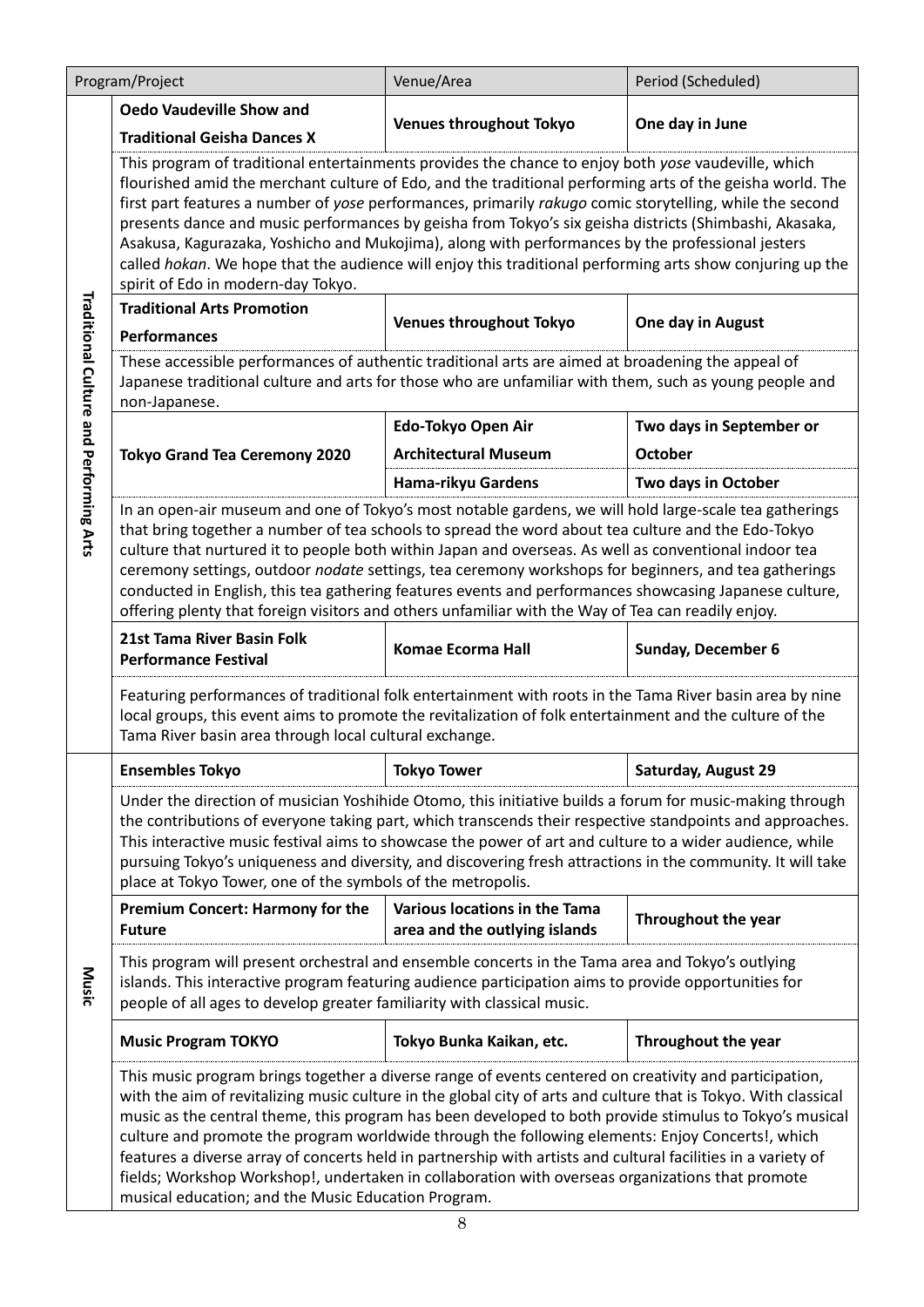|                                  | Program/Project                                                                                                                                                                                                                                                                                                                                                                                                                                                                                                                                                                                                                                                                                                                                                                                                 | Venue/Area                                                     | Period (Scheduled)                              |  |
|----------------------------------|-----------------------------------------------------------------------------------------------------------------------------------------------------------------------------------------------------------------------------------------------------------------------------------------------------------------------------------------------------------------------------------------------------------------------------------------------------------------------------------------------------------------------------------------------------------------------------------------------------------------------------------------------------------------------------------------------------------------------------------------------------------------------------------------------------------------|----------------------------------------------------------------|-------------------------------------------------|--|
|                                  | Roppongi Art Night 2020                                                                                                                                                                                                                                                                                                                                                                                                                                                                                                                                                                                                                                                                                                                                                                                         | Roppongi area                                                  | Saturday, May 30 and Sunday,<br><b>May 31</b>   |  |
|                                  | This one-night-only artistic feast aims to suggest a new lifestyle based on the enjoyment of art as part of<br>daily life, and to create a pioneering model for urban development in the Tokyo metropolis. Using<br>Roppongi's varied cluster of cultural and commercial facilities as its backdrop, this event sees a range of<br>different works scattered through the district, showcasing not only artworks, but also design, music, film,<br>and performance. The diverse program creates an array of extraordinary experiences.                                                                                                                                                                                                                                                                           |                                                                |                                                 |  |
|                                  | <b>Museum of Contemporary Art</b>                                                                                                                                                                                                                                                                                                                                                                                                                                                                                                                                                                                                                                                                                                                                                                               |                                                                |                                                 |  |
|                                  | <b>MOT Satellite 2020</b>                                                                                                                                                                                                                                                                                                                                                                                                                                                                                                                                                                                                                                                                                                                                                                                       | Tokyo, Kiyosumi-Shirakawa<br>area                              | <b>From Summer to Autumn</b>                    |  |
| Fine Arts, Film, and Art Project | Positioning the Museum of Contemporary Art Tokyo (MOT) as a "neighborhood satellite presenting<br>perspectives for experiencing the neighborhood," this event features of the MOT Satellite's process and<br>outcomes to date, in conjunction with display of works produced to consider neighborhoods and cities,<br>as well as presenting visitors with perspectives on exploring the neighborhood.                                                                                                                                                                                                                                                                                                                                                                                                           |                                                                |                                                 |  |
|                                  | Yebisu International Festival for Art                                                                                                                                                                                                                                                                                                                                                                                                                                                                                                                                                                                                                                                                                                                                                                           | <b>Tokyo Photographic Art</b>                                  |                                                 |  |
|                                  | & Alternative Visions 2021                                                                                                                                                                                                                                                                                                                                                                                                                                                                                                                                                                                                                                                                                                                                                                                      | Museum, Ebisu, etc.                                            | February 2021                                   |  |
|                                  | The Yebisu International Festival for Art & Alternative Visions seeks to stimulate creative activities in the<br>field of film and encourage dialogue with a variety of genres, while ensuring that outstanding examples<br>of expression through the medium of film are passed on from past to present, and on into the future.<br>Taking place for the 13th time, the festival will feature a multitude of exhibitions, film screenings, and<br>talk sessions. The Tokyo Photographic Art Museum and the surrounding Ebisu area will serve as a beacon<br>signaling the diversity of artistic expression through the medium of film and the visual arts in general,<br>while forging closer partnerships with neighboring facilities and with art museums and relevant<br>organizations at home and overseas. |                                                                |                                                 |  |
|                                  | New Concept: Ueno, a Global<br><b>Capital of Culture</b>                                                                                                                                                                                                                                                                                                                                                                                                                                                                                                                                                                                                                                                                                                                                                        | <b>Ueno area</b>                                               | Throughout the year                             |  |
|                                  | Through partnerships with Japan's foremost arts and culture organizations and efforts to publicize their<br>artistic and cultural assets, we will raise Ueno's profile at home and abroad by highlighting its appeal as a<br>hub for arts and culture in Tokyo. As co-organizers, Arts Council Tokyo and the Implementation<br>Committee for New Concept "Ueno, a Global Capital of Culture" will together implement a diverse array<br>of programs aimed at developing Ueno's potential as a treasure trove of cultural resources.                                                                                                                                                                                                                                                                             |                                                                |                                                 |  |
|                                  | <b>Fantastic Site -</b><br><b>Special Performances at Tokyo</b>                                                                                                                                                                                                                                                                                                                                                                                                                                                                                                                                                                                                                                                                                                                                                 | <b>Garden of Tokyo Metropolitan</b><br><b>Teien Art Museum</b> | From Friday, May 29 to Sunday,<br><b>May 31</b> |  |
|                                  | <b>Festival 2020</b>                                                                                                                                                                                                                                                                                                                                                                                                                                                                                                                                                                                                                                                                                                                                                                                            | <b>Around Hachioji Station</b>                                 | Saturday, May 30 and Sunday,<br><b>May 31</b>   |  |
| Theater and Dance                | There are places in the metropolis where we can catch a glimpse of the borderline demarcating the point at<br>which it developed from Edo into Tokyo. These include Tokyo Metropolitan Teien Art Museum, which is a<br>nationally designated Important Cultural Property, and downtown Hachioji, which was one of the largest<br>textile-producing areas from the early 18th century through to the early 20th century. These two sites<br>redolent of Tokyo's history will host performances of Butoh, a style of physical expression originating in Japan<br>that has won worldwide acclaim as a performing arts genre, and also performances by dancers inspired by<br>the Butoh tradition.                                                                                                                  |                                                                |                                                 |  |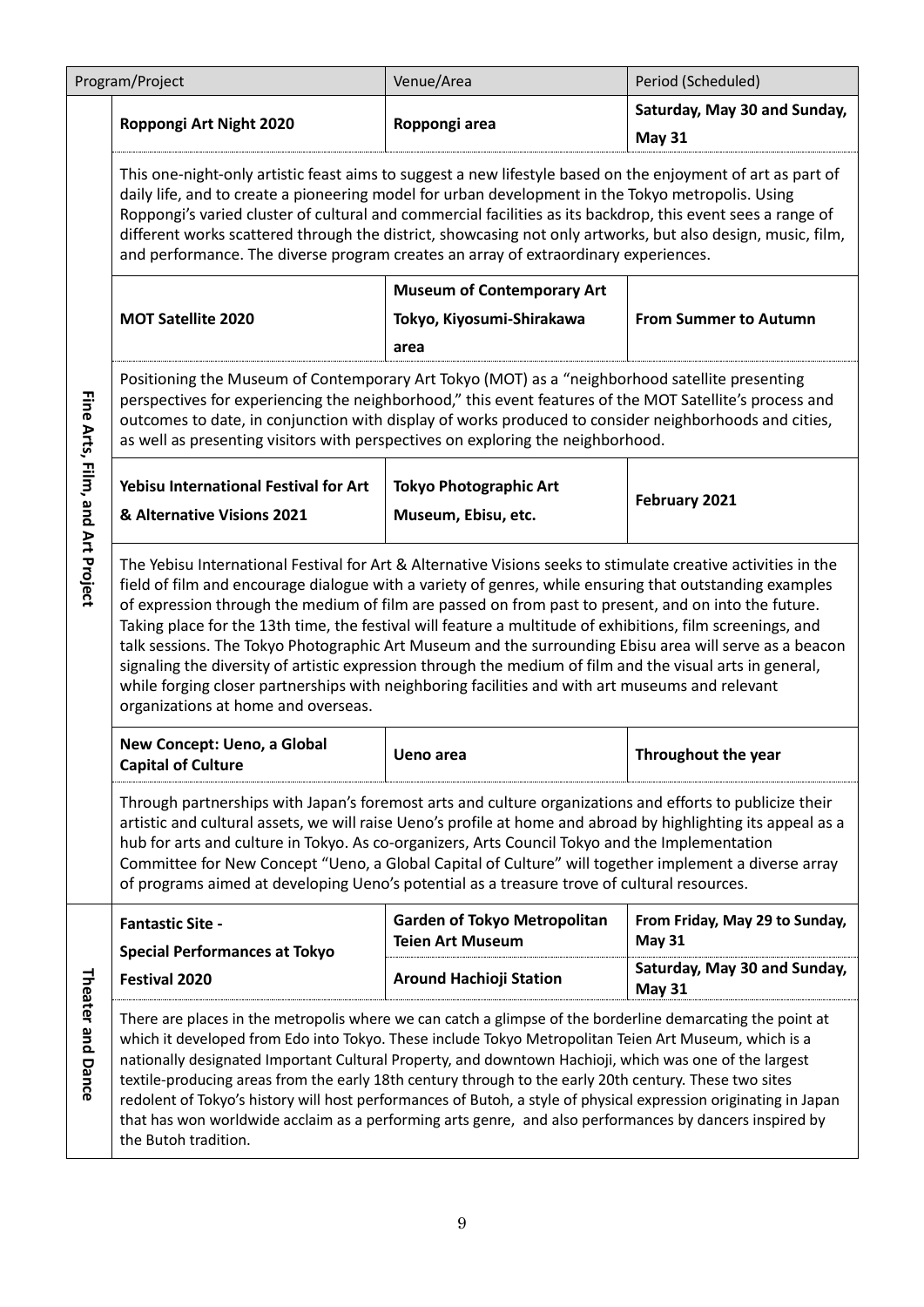| Program/Project |                                                                                                                                                                                                                                                                                                                                                                                                                                                              | Venue/Area                                            | Period (Scheduled)       |
|-----------------|--------------------------------------------------------------------------------------------------------------------------------------------------------------------------------------------------------------------------------------------------------------------------------------------------------------------------------------------------------------------------------------------------------------------------------------------------------------|-------------------------------------------------------|--------------------------|
|                 |                                                                                                                                                                                                                                                                                                                                                                                                                                                              | <b>Mainly at</b><br><b>Tokyo Metropolitan Theatre</b> | <b>From September to</b> |
|                 | <b>Tokyo Festival 2020</b>                                                                                                                                                                                                                                                                                                                                                                                                                                   | and other theaters in the                             | <b>November</b>          |
|                 |                                                                                                                                                                                                                                                                                                                                                                                                                                                              | Ikebukuro district                                    |                          |
| Theater and     | Tokyo Festival is an international performing arts festival that mainly takes place in the Ikebukuro area of<br>Toshima City. It offers a highly individual program curated by seven field-specific directors working<br>together under the general directorship of theater director Satoshi Miyagi. This year, the festival will also<br>stage the prize-winning work in the World Competition, which was held in 2019, the first year of the<br>Reiwa era. |                                                       |                          |
|                 | Yoyogi Park, Shibuya area<br><b>Sunday, November 1</b><br>Shibuya StreetDance Week 2020                                                                                                                                                                                                                                                                                                                                                                      |                                                       |                          |
| Dance           | Based in Shibuya, the mecca of street dancers, this street dance festival will tap into a variety of forms to<br>highlight the appeal and intrinsic value of street dance, offering opportunities for people of all ages and<br>backgrounds to participate.                                                                                                                                                                                                  |                                                       |                          |
|                 | <b>Geigeki Selection</b>                                                                                                                                                                                                                                                                                                                                                                                                                                     | Throughout the year                                   |                          |
|                 | This diverse program of performing arts includes performances showcasing directors active on the<br>international stage and a performance written by Tokyo Metropolitan Theatre's Artistic Director Hideki<br>Noda.                                                                                                                                                                                                                                          |                                                       |                          |

# 【**Hands-on, Interactive Programs for Children**】

| Program/Project                                                                                                                                                                                                                                                                                                                                                                                                                                                                                                                                                                                                                                                                                                              | Venue/Area                                                                                                                                                                                                             | Period (Scheduled)         |  |  |
|------------------------------------------------------------------------------------------------------------------------------------------------------------------------------------------------------------------------------------------------------------------------------------------------------------------------------------------------------------------------------------------------------------------------------------------------------------------------------------------------------------------------------------------------------------------------------------------------------------------------------------------------------------------------------------------------------------------------------|------------------------------------------------------------------------------------------------------------------------------------------------------------------------------------------------------------------------|----------------------------|--|--|
| <b>TACT FESTIVAL</b>                                                                                                                                                                                                                                                                                                                                                                                                                                                                                                                                                                                                                                                                                                         | <b>Tokyo Metropolitan Theatre</b>                                                                                                                                                                                      | <b>Early May</b>           |  |  |
|                                                                                                                                                                                                                                                                                                                                                                                                                                                                                                                                                                                                                                                                                                                              | Taking the form of a festival, this event during the Golden Week holiday will feature performances by special<br>guests from overseas and a diverse array of other programs that can be enjoyed by people of all ages. |                            |  |  |
| Elementary, junior high, and<br><b>Traditional Culture and Performing Arts</b><br>high schools and special<br><b>Experience Program for Kids</b><br>needs schools in Tokyo                                                                                                                                                                                                                                                                                                                                                                                                                                                                                                                                                   |                                                                                                                                                                                                                        | From June to February 2021 |  |  |
| We will organize hands-on programs taught by young performers and practitioners that bring children into<br>contact with Japan's traditional culture and performing arts as part of school education, thereby providing them<br>with an accurate understanding of the value of Japanese culture and an appreciation of diverse cultures.                                                                                                                                                                                                                                                                                                                                                                                     |                                                                                                                                                                                                                        |                            |  |  |
| Geino-Kadensha, Umewaka<br>Noh Theatre, Hosho Noh<br><b>Traditional Performing Arts for Kids</b><br>From September to March 2021<br>Theater, National Theatre,<br>etc.                                                                                                                                                                                                                                                                                                                                                                                                                                                                                                                                                       |                                                                                                                                                                                                                        |                            |  |  |
| Over several months, leading performers in the traditional performing arts will provide participating children with face-<br>to-face instruction, culminating in a fully-fledged performance showcasing what they have learned. This program aims<br>to enhance Tokyo's cultural appeal and pass on the traditional performing arts to the next generation by providing<br>children with opportunities to learn about the cultural environment, including the spirit, sensibilities, and etiquette<br>that Japanese people have valued since ancient times, through training in the traditional performing arts. In addition,<br>there will be a youth program aimed specifically at junior and senior high school students. |                                                                                                                                                                                                                        |                            |  |  |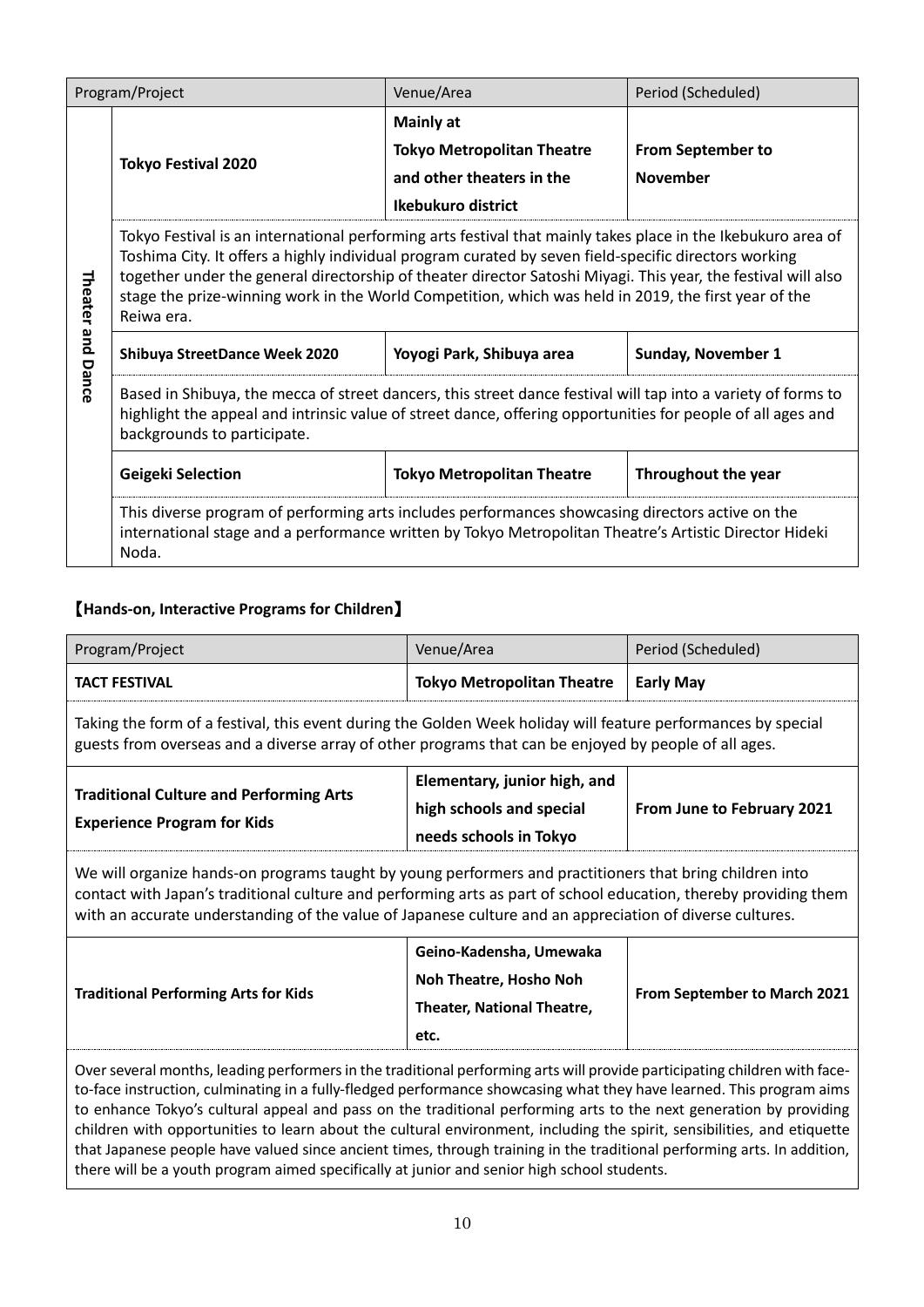| Program/Project               | Venue/Area                                                                                                       | Period (Scheduled)  |
|-------------------------------|------------------------------------------------------------------------------------------------------------------|---------------------|
| <b>Performance Kids Tokyo</b> | <b>Cultural facilities, elementary</b><br>and junior high schools and<br>special needs schools in<br>Tokyo, etc. | Throughout the year |

Professional performing artists in fields such as dance, theater, and music will hold workshops at schools and cultural facilities over a period of about 10 days, creating original works in which the lead roles are played by the children and culminating in performances on the final day. Artists will make use of the children's ideas in the creative process, helping to cultivate the children's creativity and independence, and improve their communication skills.

| <b>Museum Start "i-Ueno"</b> | <b>Tokyo Metropolitan Art</b><br>Museum, cultural facilities in $\parallel$ Throughout the year<br><b>Ueno Park</b> |  |
|------------------------------|---------------------------------------------------------------------------------------------------------------------|--|
|                              |                                                                                                                     |  |

This educational program for the 21st century aims to create new opportunities for learning through partnerships between museums, university, local government, and citizens. In this "Learning Design Project" facilitated by Tokyo Metropolitan Art Museum and Tokyo University of the Arts, nine cultural and educational facilities located around Ueno Park are working together to help children to make their "museum debut," as well as creating an active learning environment in which children and adults can learn from one another.

### 【**Hands-on, Interactive Programs for International Visitors**】

| Program/Project                                  | Venue/Area                          | Period (Scheduled)              |
|--------------------------------------------------|-------------------------------------|---------------------------------|
| <b>Traditional Culture and Performing Arts -</b> | <b>Garden of Tokyo Metropolitan</b> | Friday, October 9 and Saturday, |
| <b>Experience and Appreciation Program for</b>   | <b>Teien Art Museum (outdoors)</b>  | October 10                      |
| <b>Foreign Visitors</b>                          |                                     |                                 |

This program aims to bring Japanese traditional culture and performing arts to a wider audience, both within Japan and overseas, by holding performances of Japanese performing arts that are easy for foreign audiences to understand, accompanied by interactive experiences that enable them to understand the performances and traditional performing arts in greater depth.

| <b>Traditional Culture and Performing Arts -</b> | Tokyo Metropolitan Edo-Tokyo    |                     |
|--------------------------------------------------|---------------------------------|---------------------|
| Short-term Experience Program for Foreign        | Museum, Asakusa Culture Tourist | Throughout the year |
| <b>Visitors</b>                                  | Information Center, etc.        |                     |

In sightseeing spots and other locations, we will hold short, accessible hands-on programs which enable people from other countries to better understand Japan's traditional culture and performing arts, in order to spread the word about Tokyo's wealth of traditional Japanese cultural resources both at home and abroad.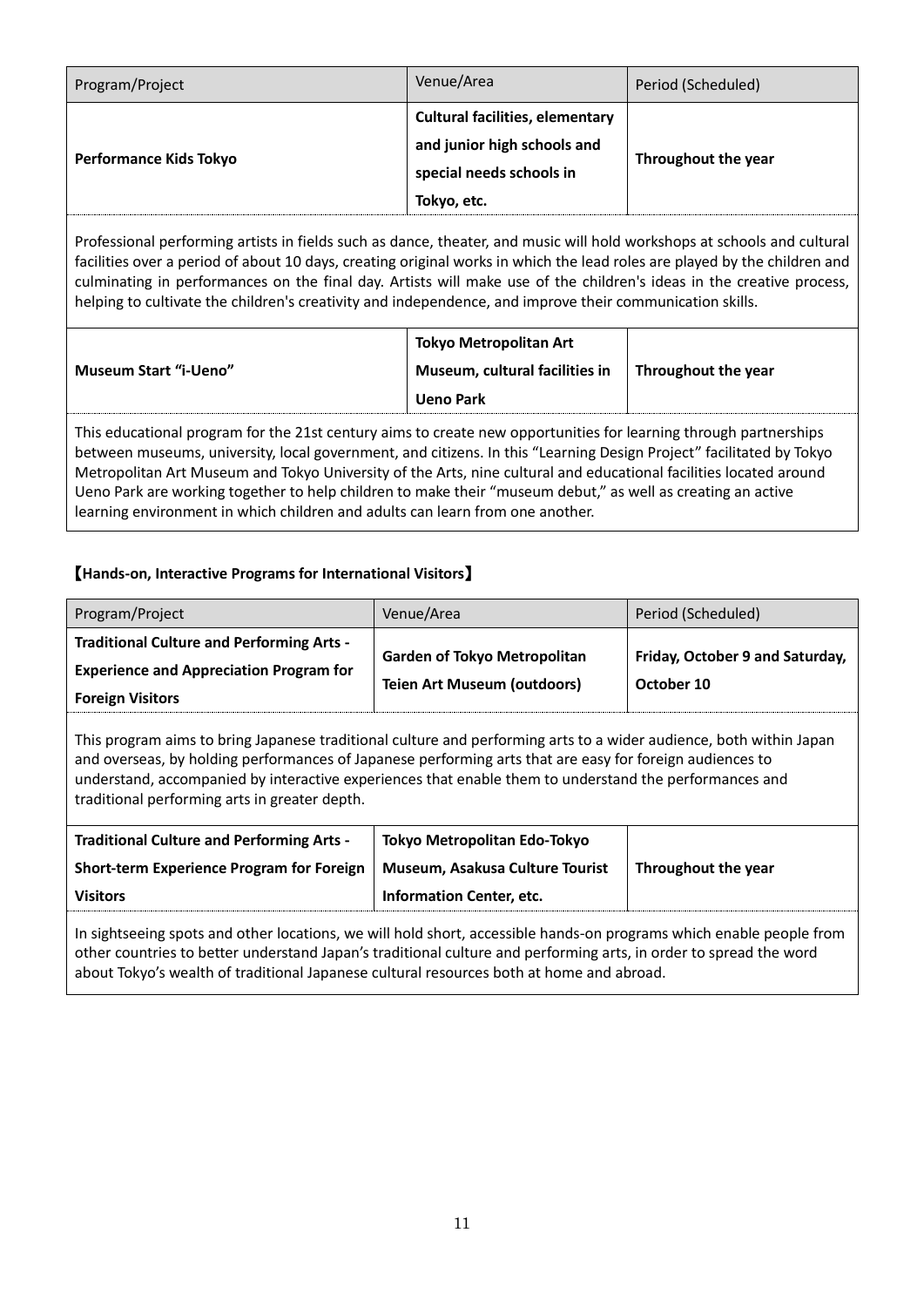### ○ **Forming Hub for Culture Creation (Tokyo Artpoint Project)**

This is an initiative that creates numerous "art points" via art projects undertaken in partnership with NPOs that play a key role in their local communities. Our ambition is to create and communicate aspects of Tokyo's diverse allure, while implementing art projects that connect people, towns, and activities within the metropolis and fit seamlessly into the everyday life of the community, as well as nurturing the NPOs that will lead the projects and putting in place the infrastructure for these activities. (Year-round)

| Program/Project   | Location                                                        | Co-organizer(s)                                      |
|-------------------|-----------------------------------------------------------------|------------------------------------------------------|
| <b>TERATOTERA</b> | <b>Districts between JR</b><br>Koenji and Kokubunji<br>stations | <b>Ongoing (General Incorporated</b><br>Association) |

This project features a range of ongoing art programs that link up the numerous art spots located in the Suginami, Musashino, and Tama districts between Koenji and Kokubunji stations on JR's Chuo Line, an area that has traditionally been home to many artists and authors and whose popularity continues unabated, now among the younger generation. Devoting its energies to human resource development focused on nurturing volunteers nicknamed "Teracco" by involving them in the planning and running of the program, this initiative cultivates people who can work in partnership with artists to produce art projects.

| <b>Koganei Artfull Action!</b> | <b>Koganei City</b> | Artfull Action (NPO), Koganei City |
|--------------------------------|---------------------|------------------------------------|
|                                |                     |                                    |

By creating opportunities for local citizens to encounter art on the streets of Koganei, this project aims to give them the chance to pursue new, spiritually richer ways of living. It will facilitate efforts to spur community development through arts and culture and create opportunities for the public to become involved in various programs.

| Art Access Adachi: Downtown Senju - | <b>Adachi City</b> | <b>Faculty of Music and Graduate School of</b><br><b>Global Arts, Tokyo University of the Arts;</b> |
|-------------------------------------|--------------------|-----------------------------------------------------------------------------------------------------|
| <b>Connecting through Sound Art</b> |                    | OTOMACHI PROJECT (NPO); Adachi City                                                                 |

Based in the Senju district of Tokyo's Adachi City, this art project centered on public participation aims to generate new connections and communication through art. Citizens and artists will work together to develop a diverse range of programs on the theme of sound and form hubs for artistic activities.

| <b>HAPPY TURN/Kozushima</b> | Kozushima Village | Kozushima Moriagetai (NPO) |
|-----------------------------|-------------------|----------------------------|
|                             |                   |                            |

This art project focused on Kozushima—an island in the Izu Islands with a population of around 1,900—aims to foster a sense of civic pride in the island among those with connections to it. Involving not only the islanders themselves, but also people in a variety of situations, including those who have moved away from the island, those moving to the island from outside it, and those staying there temporarily, this project will examine the creation of spaces and mechanisms that enable people of all ages both on and off the island to come into contact with it, by generating opportunities to learn from each other about local resources, including the island's history and culture of living.

| <b>Project YATO: Examining 500 Years of</b> | Tadao district, Machida | Toukoukai (Social Welfare Corporation) |
|---------------------------------------------|-------------------------|----------------------------------------|
| <b>Common</b>                               | City                    |                                        |

This project by a group running a unique day care initiative based in a Satoyama belt with nursery schools and temples in Machida City involves preparing a design for forging links between people and places to last the next 500 years, taking into account local history and features. Working with experts and other groups, this project will deliver programs that children and adults can participate in together.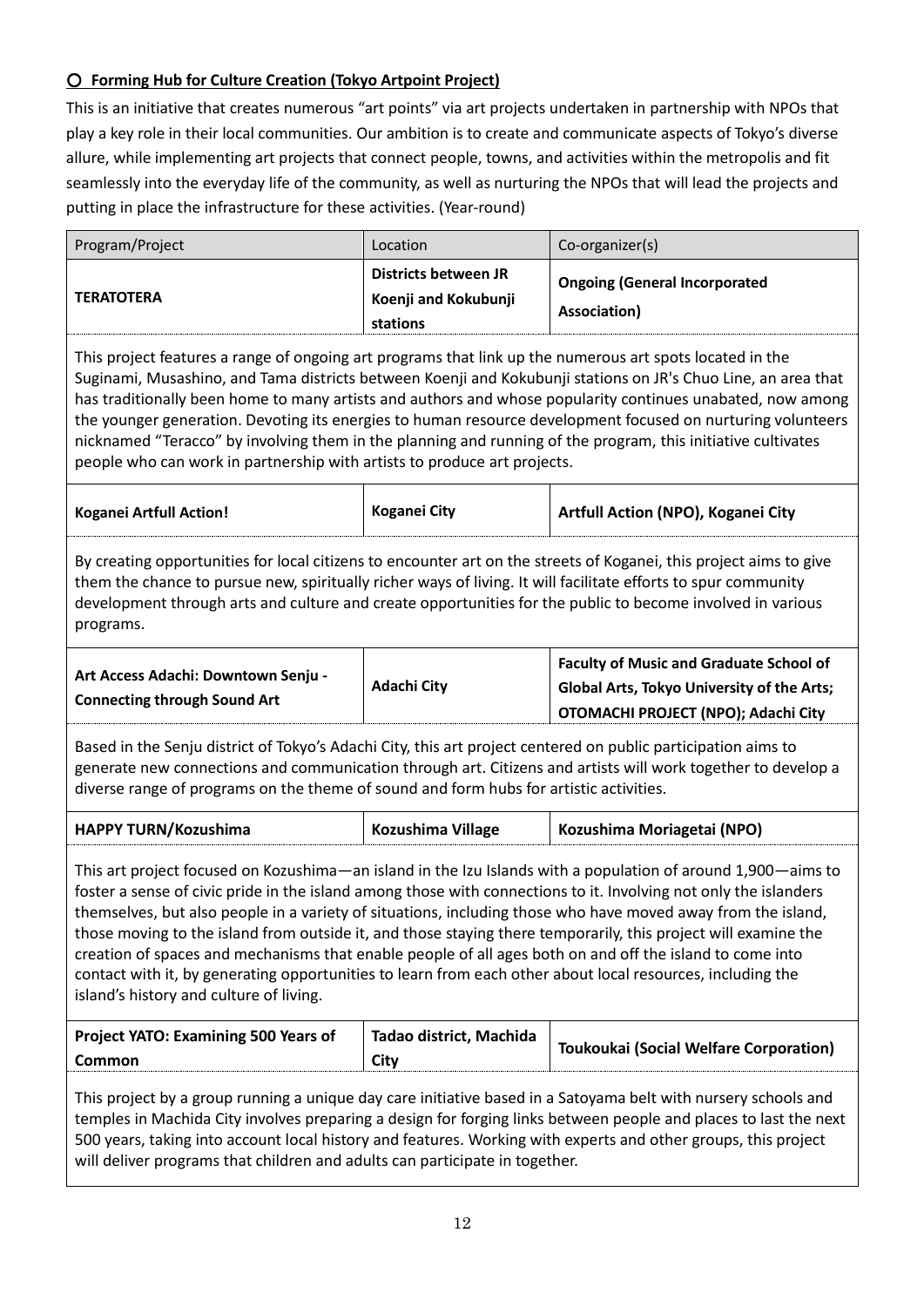| Program/Project                                                                                                                                                                                                                                                                                                                                                                                                                                                                                                                                                                                                                                                                                                                                                           | Location            | Co-organizer(s)                                                                                                       |  |
|---------------------------------------------------------------------------------------------------------------------------------------------------------------------------------------------------------------------------------------------------------------------------------------------------------------------------------------------------------------------------------------------------------------------------------------------------------------------------------------------------------------------------------------------------------------------------------------------------------------------------------------------------------------------------------------------------------------------------------------------------------------------------|---------------------|-----------------------------------------------------------------------------------------------------------------------|--|
| Fantasia! Fantasia!: A community<br>where lifestyles are made real                                                                                                                                                                                                                                                                                                                                                                                                                                                                                                                                                                                                                                                                                                        | <b>Sumida City</b>  | <b>Happy Hunch (General Incorporated</b><br>Association)                                                              |  |
| This project will develop a forum for learning through art-based thinking and through partnerships with cultural<br>hubs in the Bokuto area (the northern part of Tokyo's Sumida City), where many studios and alternative spaces<br>are clustered. It will offer opportunities to adopt a flexible perspective in considering the creativity required to<br>live a spiritually enriched life and the value of local cultural resources, based on the implementation and<br>verification of learning programs, which will create a situation in which the cultural ecosystem fostered by the<br>features of the district itself and the people who gather here intersects with the actions of artists, researchers,<br>and other experts from within the city and beyond. |                     |                                                                                                                       |  |
| <b>Artist Collective Fuchu [ACF]</b>                                                                                                                                                                                                                                                                                                                                                                                                                                                                                                                                                                                                                                                                                                                                      | <b>Fuchu City</b>   | <b>Artist Collective Fuchu [ACF] (NPO)</b>                                                                            |  |
| This project centered on Fuchu City and the surrounding region aims to use all forms of expression in artistic<br>activities to make the city a comfortable and rewarding place for artists to live in and, by extension, one where<br>artistic activities by local citizens thrive as well, ensuring that Fuchu becomes a place everyone can express<br>themselves freely.                                                                                                                                                                                                                                                                                                                                                                                               |                     |                                                                                                                       |  |
| Moving Archive Center in Setagaya  <br><b>GAYA</b>                                                                                                                                                                                                                                                                                                                                                                                                                                                                                                                                                                                                                                                                                                                        | Setagaya City, etc. | remo [record, expression and medium-<br>organization] (NPO); Lifestyle Design<br>Center, Setagaya Cultural Foundation |  |
| This community archive project creates a form for discussion through the medium of video, using digitized 8<br>mm film showing Setagaya in the Showa period (1920s-1980s). By highlighting individual narratives shaped<br>through playback of the videos, it aims to create leaders who will drive the project together.                                                                                                                                                                                                                                                                                                                                                                                                                                                 |                     |                                                                                                                       |  |
| <b>Beyond the Invisible Border</b>                                                                                                                                                                                                                                                                                                                                                                                                                                                                                                                                                                                                                                                                                                                                        | Setagaya City, etc. | shelf Association (General Incorporated<br>Association)                                                               |  |
| This project aims to form a hub or community that generates opportunities for everyday encounters between<br>foreign residents of Japan and Japanese people by exploring the distances and points of contact and<br>commonality between different cultures, starting from the question of whether "invisible borders" exist in<br>Tokyo, where many foreign residents live.                                                                                                                                                                                                                                                                                                                                                                                               |                     |                                                                                                                       |  |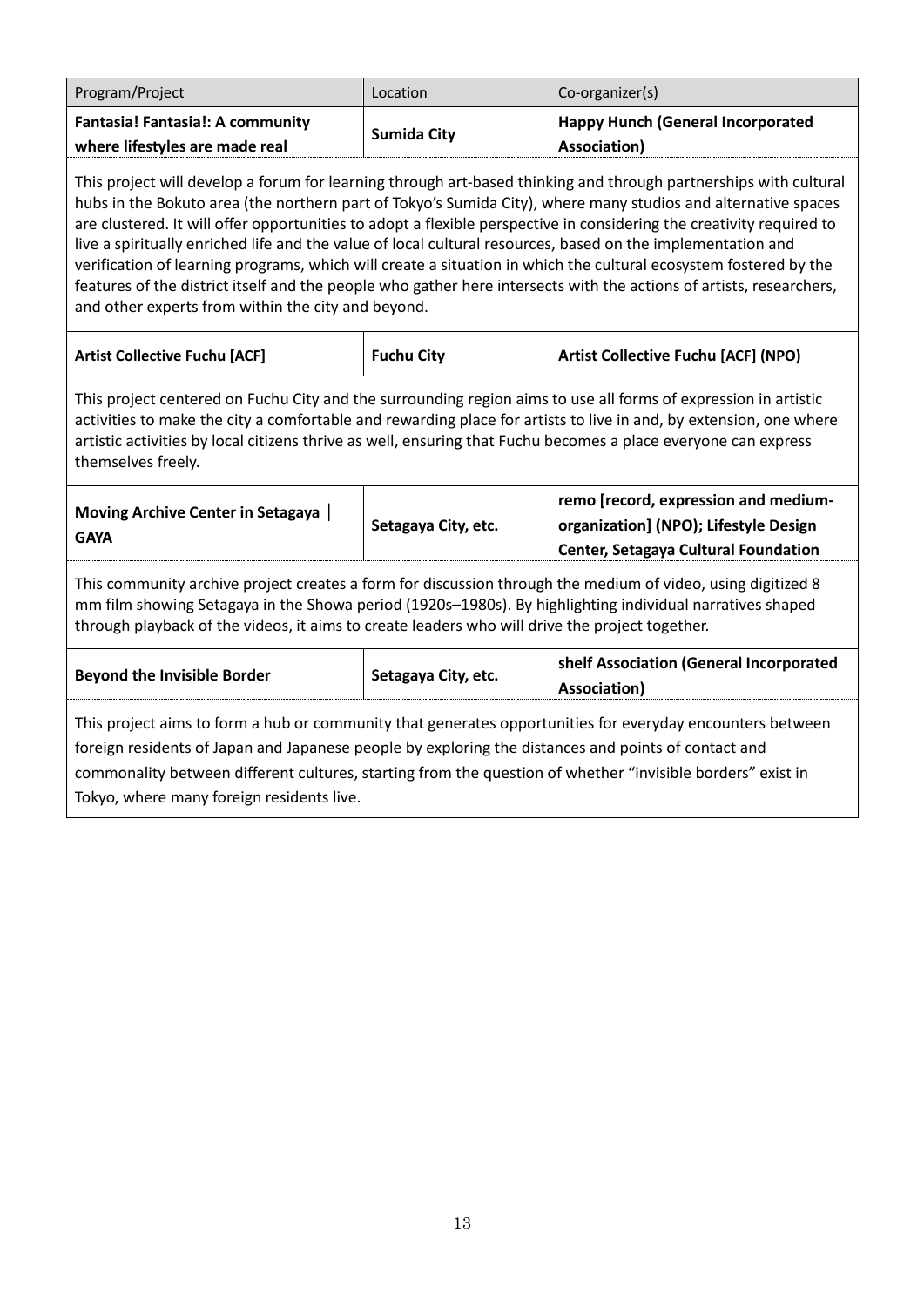### ○ **Tapping Tokyo's Cultural Power to Earthquake Recovery**

In partnership with Tokyo Metropolitan Government, we undertake an initiative that uses arts and culture to support areas affected by the Great East Japan Earthquake. The project aims to support the recovery of vibrant cultural environments in affected communities by implementing arts programs in partnership with local arts NPOs, coordinators, and other organizations. (Year-round)

| Program/Project                                                                                                                                                                                                                                                                                                                                                                                                                                                                                                                                                                                                              | Location                    | Co-organizer(s)                                                                     |
|------------------------------------------------------------------------------------------------------------------------------------------------------------------------------------------------------------------------------------------------------------------------------------------------------------------------------------------------------------------------------------------------------------------------------------------------------------------------------------------------------------------------------------------------------------------------------------------------------------------------------|-----------------------------|-------------------------------------------------------------------------------------|
|                                                                                                                                                                                                                                                                                                                                                                                                                                                                                                                                                                                                                              | <b>Iwate Prefecture</b>     | <b>IWATE Fukko Collaboration Center (NPO)</b>                                       |
| Art Support Tohoku-Tokyo (Tokyo<br><b>Metropolitan Government initiative</b><br>using the medium of arts and culture                                                                                                                                                                                                                                                                                                                                                                                                                                                                                                         | Miyagi Prefecture           | <b>Tsunagaru Wan Project steering</b><br>committee                                  |
| to support disaster-afflicted areas)                                                                                                                                                                                                                                                                                                                                                                                                                                                                                                                                                                                         | <b>Fukushima Prefecture</b> | Iwaki City, Teco (General Incorporated<br><b>Association), Fukushima Prefecture</b> |
| Launched in partnership with Tokyo Metropolitan Government as part of "Tokyo Emergency Measures 2011,"<br>this project implements artistic programs in disaster-stricken communities, in collaboration with local groups.<br>Working with local art NPOs and coordinators, we support the reconstruction of a diverse range of cultural<br>environments in the region. Moreover, to rebuild these disaster-stricken communities, we conduct artistic<br>programs with an emphasis on the process of communication with people from a variety of fields, as well as<br>developing mechanisms to support their implementation. |                             |                                                                                     |

| Program/Project                | Venue/Area              | Period (Scheduled) |
|--------------------------------|-------------------------|--------------------|
|                                | To be determined (In    |                    |
| Art Support Tohoku-Tokyo Forum | <b>Tokyo and Miyagi</b> | To be determined   |
|                                | Prefecture)             |                    |
|                                |                         |                    |

As Japan marks 10 years since the Great East Japan Earthquake, we will hold a forum aimed at spreading the word about the current situation in the disaster-stricken areas, presenting the results of initiatives undertaken since then, and forging networks between local leaders in the areas concerned.